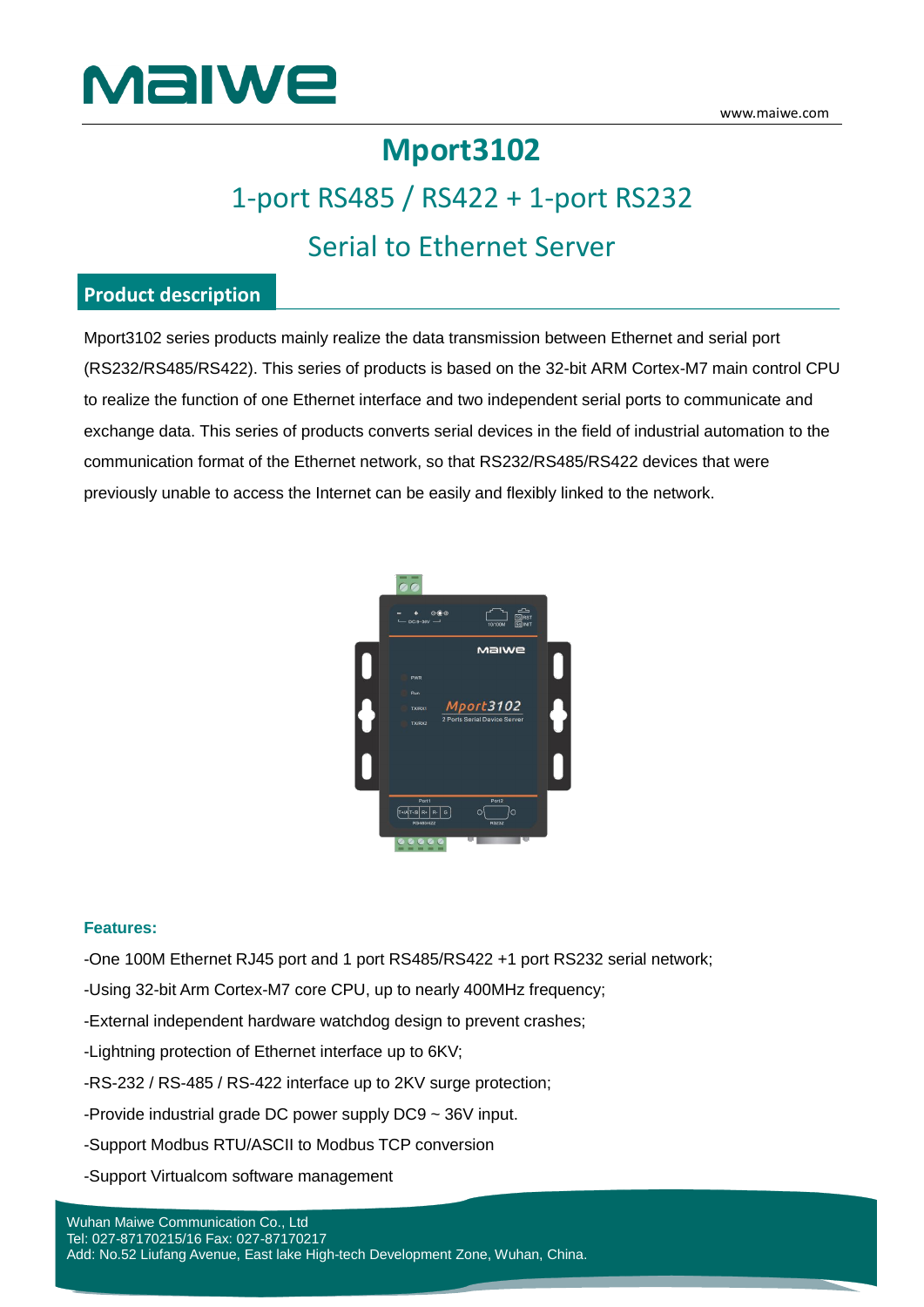# Malwe

| <b>Product specifications</b>   |                                                                                               |  |
|---------------------------------|-----------------------------------------------------------------------------------------------|--|
| <b>Power supply</b>             |                                                                                               |  |
| <b>Working Voltage</b>          | $9 - 36V$                                                                                     |  |
| Working current                 | 39mA@12V                                                                                      |  |
| <b>Network port</b>             |                                                                                               |  |
| Network port type               | 10 / 100Mbps, RJ45 interface; adaptive MDI / MDIX cross-connect                               |  |
|                                 | and auto-flip                                                                                 |  |
| Isolation protection            | 1.5KV isolation protection                                                                    |  |
| <b>Serial port</b>              |                                                                                               |  |
| Number of serial ports          | 1 port RS485/RS422 +1 port RS232                                                              |  |
| <b>Baud rate</b>                | 600~460800 (bps)                                                                              |  |
| Data bit                        | 7,8                                                                                           |  |
| Stop bit                        | 1, 2                                                                                          |  |
| <b>Validation modes</b>         | none, odd parity, even parity                                                                 |  |
| Connector                       | DB9 for RS232, terminal blocks for RS485/422                                                  |  |
| <b>Reliability</b>              |                                                                                               |  |
| <b>ESD</b>                      | ±6kV(contact); ±15kV(air)                                                                     |  |
| Surge                           | Power supply: ±2kV / common mode, ±2kV/ differential mode                                     |  |
|                                 | RS485/422: ±2kV / common mode, ±2kV/ differential mode                                        |  |
|                                 | Network port: ±6kV/ common mode, ±2kV/ differential mode                                      |  |
| <b>EFT</b>                      | Power supply: ±2kV Communication port: ±2kV                                                   |  |
| <b>Mechanical structure</b>     |                                                                                               |  |
| <b>Size</b>                     | 96mm*26mm* 90mm (length* height*width)                                                        |  |
| <b>Working environment</b>      |                                                                                               |  |
| Operating temperature           | $-40^{\circ}$ C $-85^{\circ}$ C                                                               |  |
| Storage temperature             | -40°C~85°C                                                                                    |  |
| <b>Relative humidity</b>        | 5%~95% (no condensation)                                                                      |  |
| <b>Software parameters</b>      |                                                                                               |  |
| <b>Network Protocols</b>        | ICMP, IPv4, IP, ARP, TCP, UDP, DHCP, DNS, HTTP, RFC2217                                       |  |
| IP acquisition method           | Static IP/DHCP                                                                                |  |
| <b>DNS</b>                      | Support                                                                                       |  |
| User configuration              | Web configuration                                                                             |  |
| Simple transparent transmission | <b>TCP Server/TCP Client/UDP</b>                                                              |  |
| Modbus                          | Support Modbus RTU/ASCII to Modbus TCP(Master & Slave Mode)<br><b>Support Modbus Over TCP</b> |  |